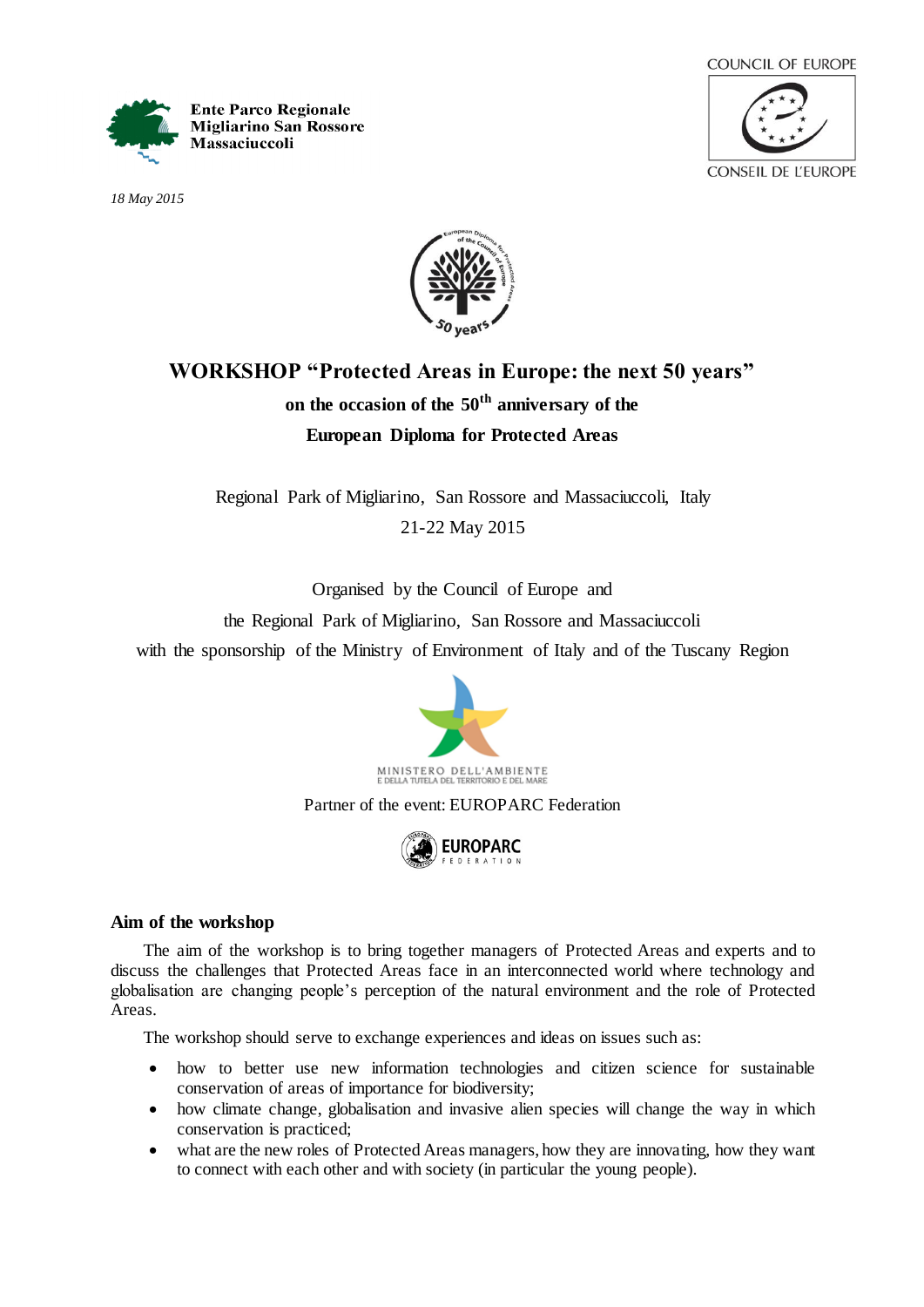## **Target groups**

The workshop targets Protected Areas' managers, in particular managers of European Diploma areas, conservationists and experts

#### **Date and Place**

The workshop will be held on 21 and 22 May 2015, at the Regional Park of Migliarino, San Rossore and Massaciuccoli (close to Pisa, Italy).

## **Working languages**

English and French (interpretation provided)

## **Inscriptions fees**

None

## **Inscriptions**

Please contact Ms Tatiana State Masson, Biodiversity Unit, Council of Europe (email: [Tatiana.state-masson@coe.int](mailto:Tatiana.state-masson@coe.int))

Fifty years ago we experienced a Copernican revolution in Protected Areas. During the first six decades of the  $XX<sup>th</sup>$  century, there were just a few dozen of Protected Areas in most European States: some natural parks, a few reserves, and some protected landscapes. In the sixties and seventies, pushed by a society worried by environmental degradation, hundreds, thousands of Protected Areas were created.

The Council of Europe contributed to engage governments in that conservation wave, with the creation of the European Diploma for Protected Areas in 1965 and, especially, the organisation of the 1970 Europe Nature Conservation year whose main message was: Europe Needs Protected Areas!

Fifty years later, after the great success of the Habitats Directive and the Emerald Network set up under the Bern Convention, we have managed to build a solid, coherent, and more or less well managed network of Protected Areas in the whole continent, and the challenges have changed.

A new information society, globalisation and climate change - as part of global change - bring new problems and a lot of uncertainty as to the future of protected areas and the services they provide to societies. We know we have to link them in ecological networks so ecosystem dynamics is maintained. We know we have to link them with people so that the ecosystem services provided by protected areas are better understood and valued. We know we need to better use information technology, improve communication and image. We know that we have to look closer to species and habitats that will be threatened by climate change. We know all these but still need to change the way in which we work, be more creative, more innovative. All this because otherwise we shall not succeed in transmitting to future generations the natural heritage we received from our ancestors. It is a real challenge and we have to prove we are up to it.

> *Eladio Fernández-Galiano Council of Europe*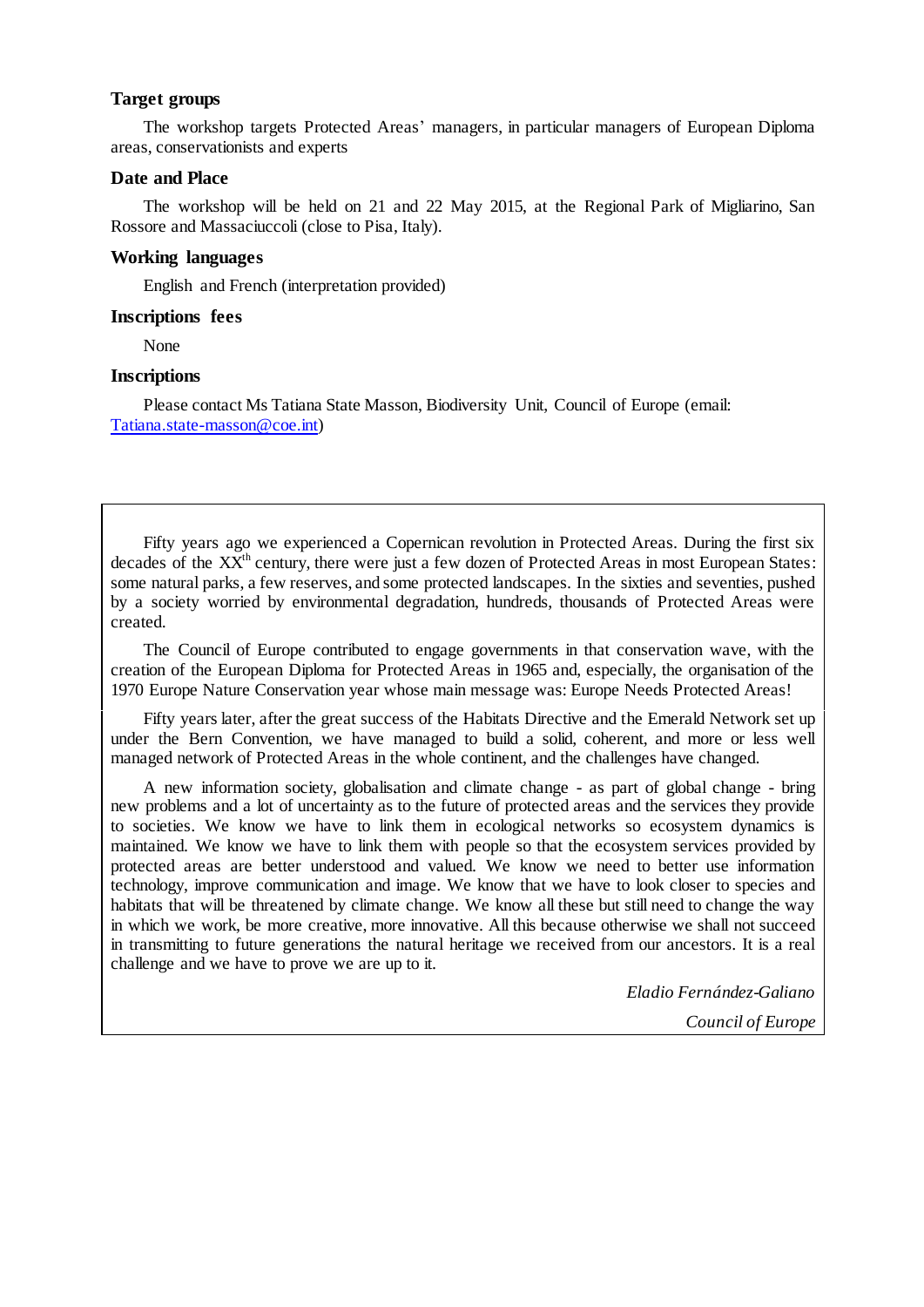## **Draft programme**

## **Wednesday 20 May 2015**

Arrival of participants

## **8.00 pm**

*Welcoming dinner at the restaurant of the Regional Park of Migliarino, San Rossore and Massaciuccoli*

## **Thursday 21 May 2015**

#### **9 am – 10 am**

#### **Opening of the workshop and key note speech**

Official opening of the workshop by the Italian authorities and the representatives of the Council of Europe (*20 minutes*)

Introduction of the workshop by the key speaker, Mr Michael Usher, ecologist: Protected Areas: the last 50 years and challenges for the next 50 years (*25 minutes*): "**The European Diploma for Protected Areas: Yesterday, Today and Tomorrow"**

Presentation of the working methods by the Rapporteur general, Mr Hervé Lethier, expert (*10 minutes*)

Official launching of the video of the 50th Anniversary of the European Diploma for Protected Areas (*5 minutes*)

*Coffee break* 

#### **10.15 am – 12.30 am**

**Session 1: Applying new technologies and communication challenges to Protected Areas (Citizen Science communication, Networking Protected Areas, Networking knowledge)**

Introduction of the theme by the moderator, Ms Carol Ritchie, Executive Director, EUROPARC Federation (*15 minutes*)

Presentation of case studies/experiences by managers and other participants *(5 interventions of 15 minutes)*

Case study/experience 1: Ms Jane Chapman, Assistant director, Peak District National Park, and Ms Sarah Proctor, Project Manager, Community Science Project, Moors for the Future Partnership, United Kingdom: **"Communicating Citizen Science: Moors for the Future Partnership's Community Science Project"**

Case study/experience 2: Mr Valery Iukovich, Deputy Director for scientific and research work, Berezinsky State Biosphere Reserve, Belarus: **"How networking knowledge contributes to conservation and sustainable development of protected areas: a case of Berezinsky (Belarus), Kampinoski (Poland), and Northern Vosges (France) biosphere reserves"**

Case study/experience 3: Mr Szarvas Imre, Manager, Ipolytarnóc Protected Area, Hungary: **"European Diploma-holding Areas and the Geopark initiative in Hungary"**

Case study/experience 4: Mr Harry Koenders, Public affairs officer, Staatsbosbeheer, The Netherlands: **"The role of communication in supporting and protecting nature in the Oostvaardersplassen"**

Case study/experience 5: Mr Marc Roekaerts, Expert, Belgium: **"Networking Data, towards Information for many"**

Discussion *(40 minutes)*

Conclusions of the session by the moderator *(5 minutes)*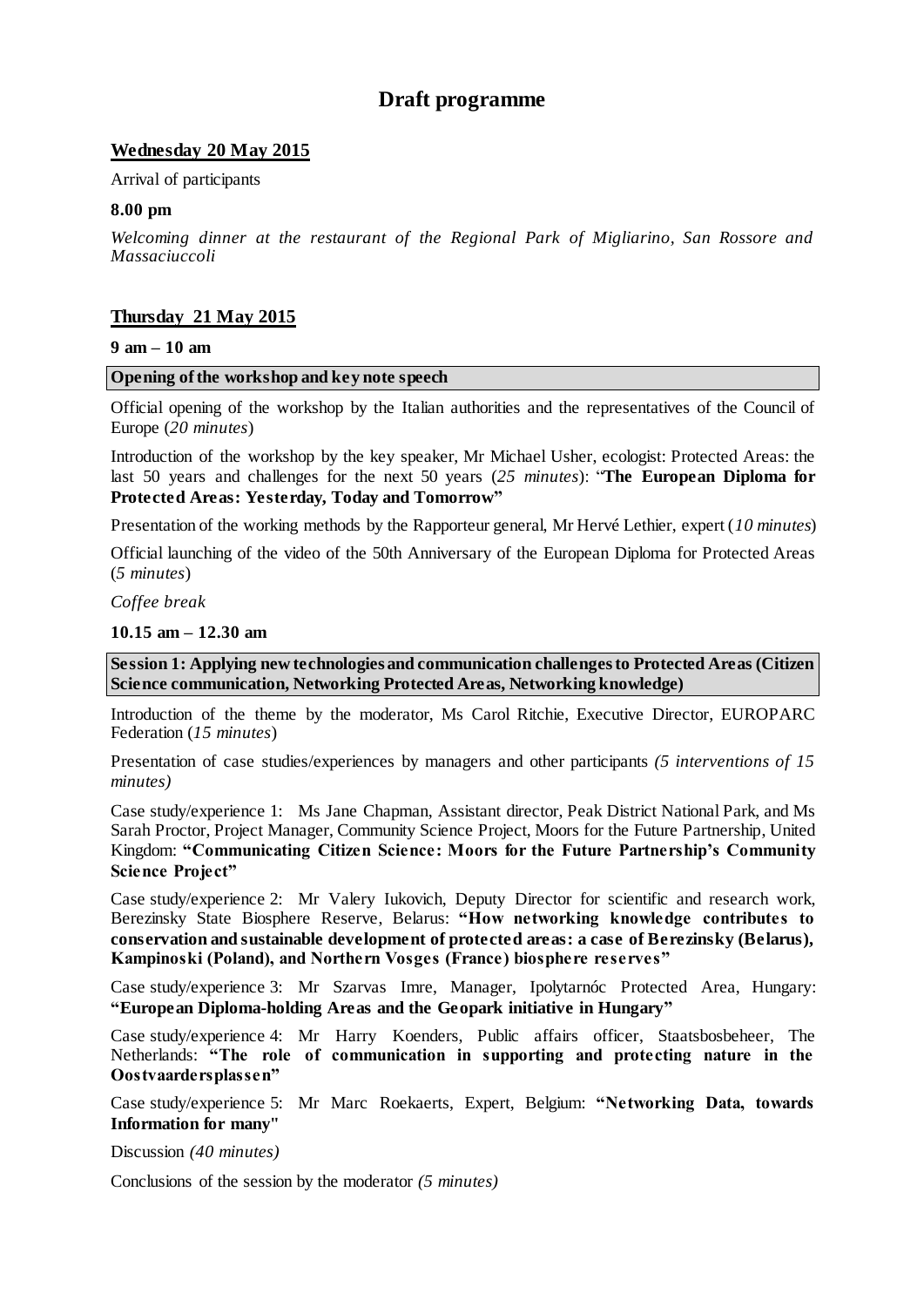## **12.30 am – 2 pm**

*Buffet-lunch*

## **2 pm – 4 pm**

#### **Session 2: Management of Protected Areas and climate change: new challenges**

Introduction of the theme by the moderator, Mr Øystein Størkersen (Norway), Chairperson of the Standing Committee to the Bern Convention (*15 minutes*)

Presentation of case studies/experiences by managers and other participants *(4 interventions of 15 minutes)*

Case study/experience 1: Mr Eladio Fernández-Galiano, Head of the Democratic Initiatives Department, Council of Europe: **"New rules to new circumstances: how to adapt international and domestic legislation on protected areas to climate change"**

Case study/experience 2: Mr Robert Brunner, Expert, Austria: **"Renewable energy: Benefit or threat for protected areas?"**

Case study/experience 3: Mr Frederik Zwart, District officer, Staatsbosbeheer Frisian Wadden Islands, Boschplaat Nature Reserve, The Netherlands: "**SEALEVEL RISE: Sandy solutions, Solid as a rock?"**

Case study/experience 4: Mr Olivier Biber, Expert, Switzerland: **"Birds and climate change"**

Discussion *(40 minutes)*

Conclusions of the session by the moderator *(5 minutes)*

*Coffee break* 

## **4.15 pm – 6.15 pm**

## **Session 3: Management of Protected Areas and invasive alien species: new challenges**

Introduction of the theme by the moderator, Mr. Andrea Monaco, researcher, Regional Parks Agency - Lazio (*15 minutes*)

Presentation of case studies/experiences by managers and other participants *(4 interventions of 15 minutes)*

Case study/experience 1: Mr Joe Sultana, Expert, Malta: **"The eradication of the introduced species on Selvagem Islands"**

Case study/experience 2: Mr Antonio Perfetti, Head of Management of Natural Resources Department, Regional Park of Migliarino, San Rossore and Massaciuccoli, Italy: **"Reach IAS Control in Mediterranean Coastal Ecosystems"**

Case study/experience 3: Mr Pál Kézdy, Deputy Director, Duna-Ipoly National Park Directorate, and Mr József Vers, Head ranger, Tihany Peninsula, Hungary: **"Nature conservation management of European Diploma sites in Hungary, with special regards to the problem of invasive alien species"**

Case study/experience 4: Mr Robert Tanner, Scientific Officer - Invasive Alien Plants, European and Mediterranean Plant Protection Organization (EPPO), France: **"Mitigating the impacts of invasive alien plants in the European and Mediterranean Plant Protection region"**

Discussion *(40 minutes)*

Conclusions of the session by the moderator *(5 minutes)*

**7.30 pm**

*Dinner*